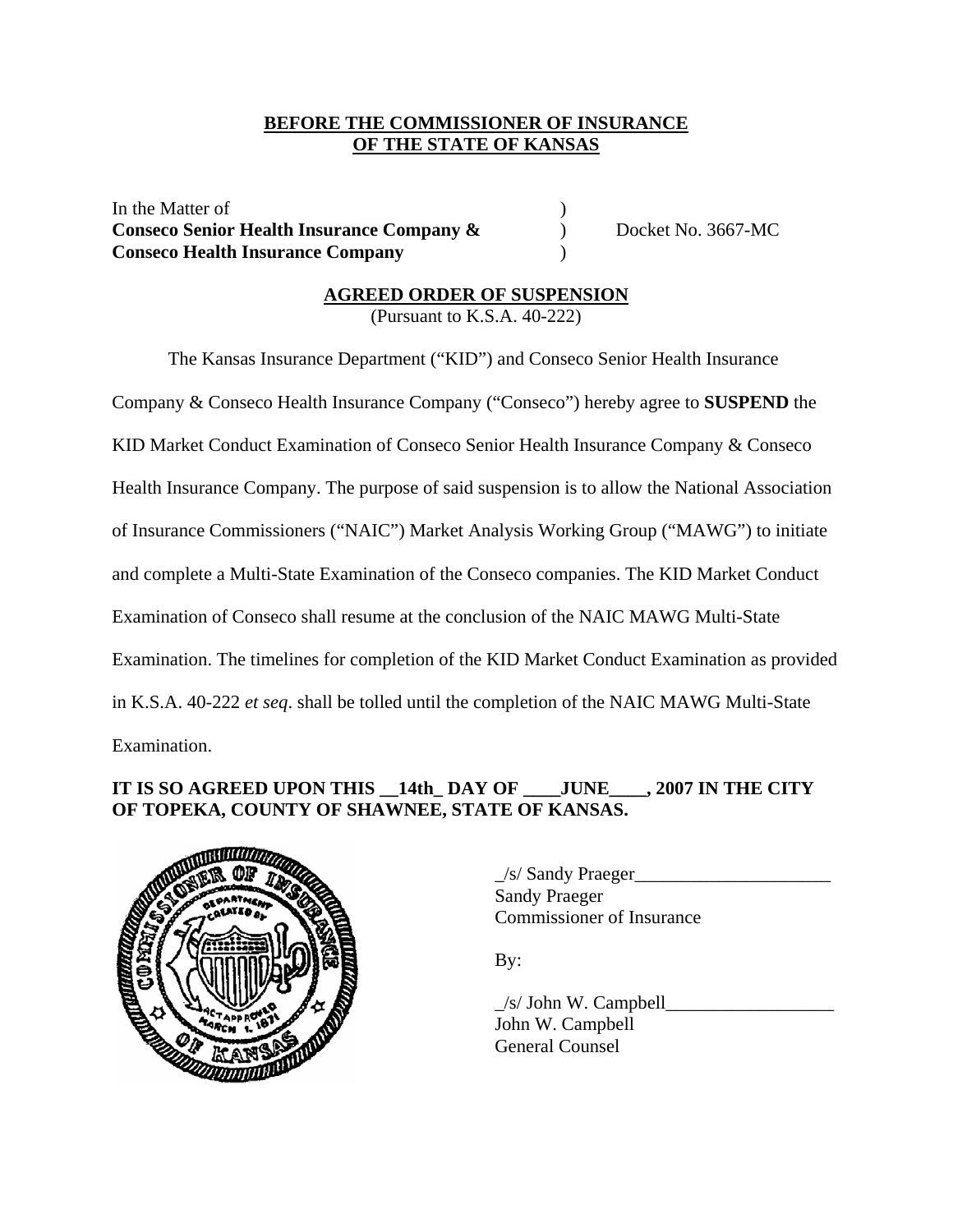## APPROVED AND SUBMITTED BY:

\_/s/ Zachary J.C. Anshutz\_\_\_\_\_\_\_\_\_\_\_\_\_\_ Zachary J.C. Anshutz Staff Attorney

APPROVED BY:

\_/s/ Nancy Sweet\_\_\_\_\_\_\_\_\_\_\_\_\_\_\_\_\_\_\_\_\_ Nancy Sweet Associate General Counsel, Compliance Conseco Services, L.L.C.